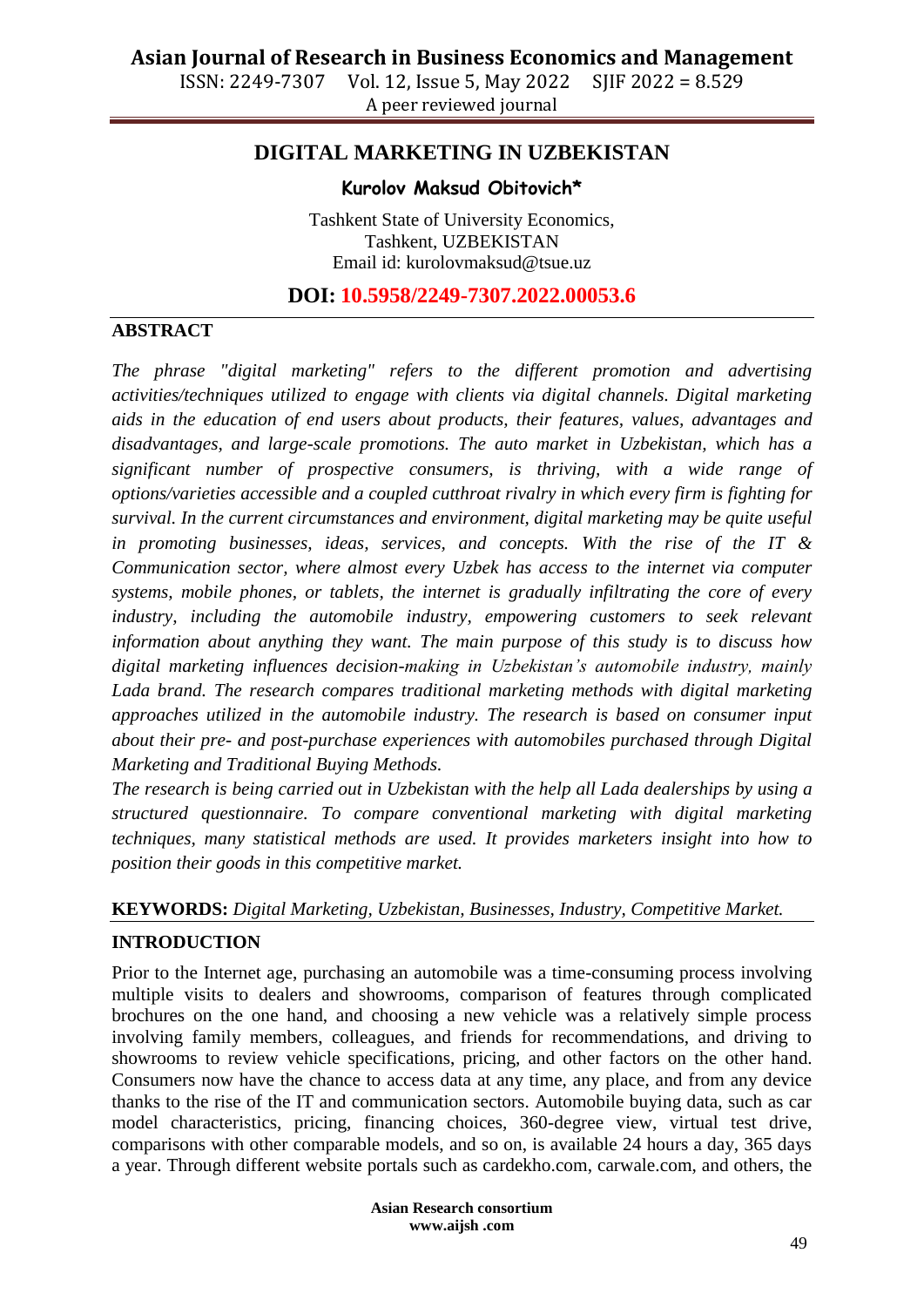### **Asian Journal of Research in Business Economics and Management** ISSN: 2249-7307 Vol. 12, Issue 5, May 2022 SJIF 2022 = 8.529

A peer reviewed journal

internet may assist save time and money by avoiding repeated visits to dealers (more than 200 models are available). The internet has now replaced the telephone as the primary means of communication between customers and businesses [7]. Before visiting a dealer's showroom, the buyer can use the internet to assist them determine which car or model to buy.

Print advertisements, newsletters, billboards, flyers, pamphlets, newspaper print ads, television commercials, radio jingles, and other traditional marketing activities and techniques have been used for years to connect with customers.

Digital marketing refers to a variety of promotion and advertising activities and tactics used to engage with clients via digital channels including websites, web portals, blogs, social media, mobile apps, and e-mails, among others.

Not only in Uzbekistan, but throughout the world, the internet has evolved into the most powerful instrument for not just gathering information and interacting with friends, family, and coworkers, but also for enjoyment. Mobile phones, laptops, personal computers, PDAs, tablets, email, and other marketing channels can all be used to contact customers.

The study employed a descriptive research approach. In this research questionnaires were used to collect primary data and to ensure reliability and validity of the current research, all Lada dealerships of Uzbekistan were engaged to conduct survey.

Marketing in the digital age has different meanings for everyone. For many, digital is associated with ongoing transformation across most industries. Digital transformation is the process of eliminating inefficiencies and identifying leading-edge technologies that meet the individual needs of companies.

Meanwhile, the essence of marketing in the era of digitalization is not only about introducing as many new technologies as possible. Analytics, automation enable organizations to succeed only when digital transformation of their brands is carried out in a conscious and focused way. Leveraging advanced digital marketing tools will only deliver the expected results if marketers know their customers, their challenges and hidden needs. In other words, it's not just which tools you use, but why and how you use them.

Marketers who can build trust (authentic engagement) and credibility (credible content) have an edge over the competition. In the digital age, the focus of marketing is not on impressions, but on engagement. Engagement metrics allow brands to better understand their customers and customers to better understand their favorite brands. Digital marketing tactics such as influencer marketing are growing in popularity because influencers are the perfect mix of informed consumers and celebrities whose recommendations are heard by their audiences. These authentic interactions on intuitive social platforms strengthen the brand-customer relationship. At the same time, customers' demand for reliable information continues to grow. As far-sighted marketers have found out, the easiest way to reach customers is those who view a brand as an authority in a particular industry. A brand that freely distributes informative content through multiple channels becomes an authority in the minds of customers.

Interaction is a two-way dialogue between brands and customers. Authentic interaction conveys a sense of authenticity, consistency and transparency. Many marketers have realized that in order to keep up with the competition, they need to evolve and create dynamic twoway interactions throughout the consumer journey and product lifecycle.

Social media and influencers foster authentic interactions. When customers have the opportunity to engage honestly with brands and their representatives about real issues and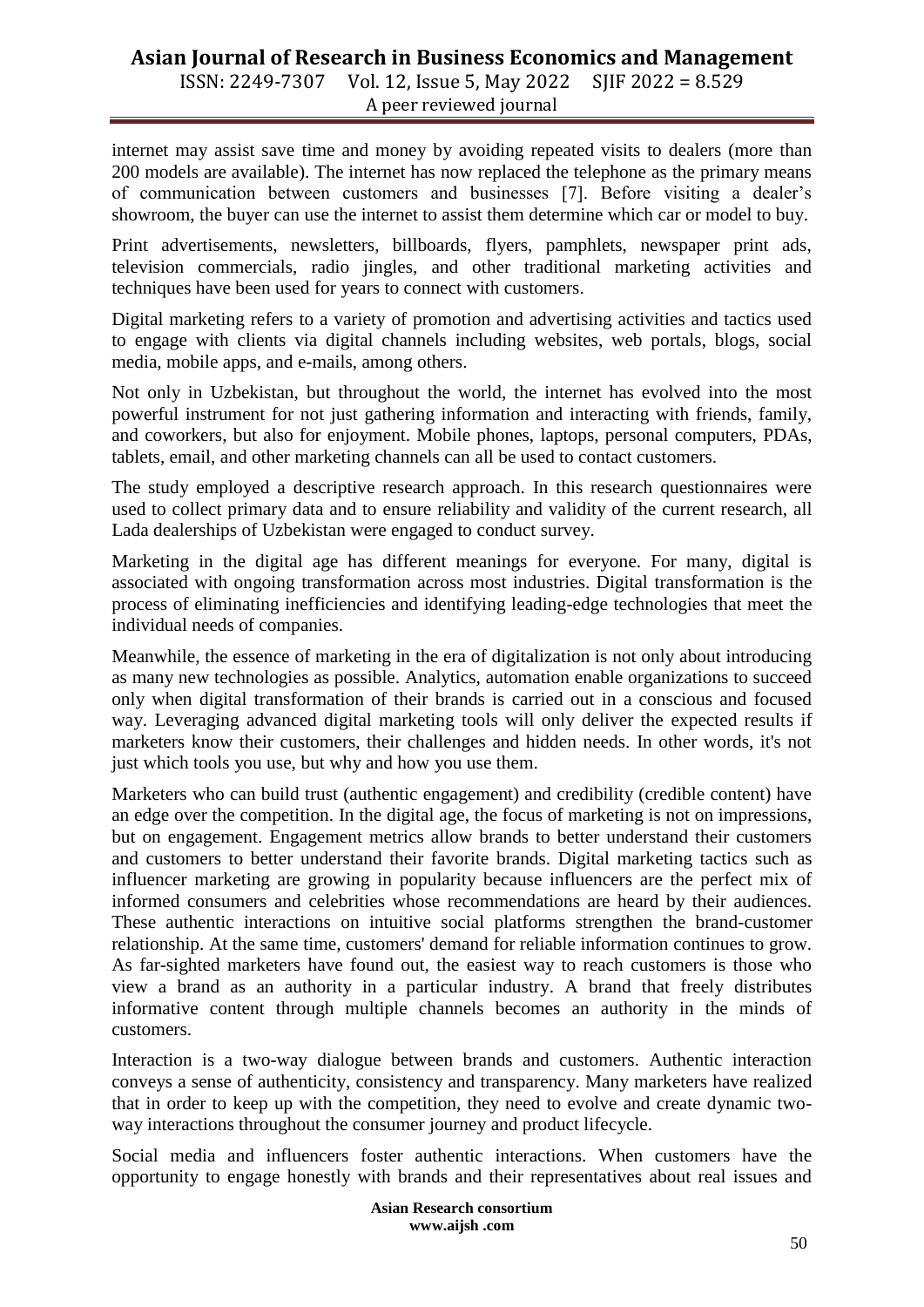### **Asian Journal of Research in Business Economics and Management** ISSN: 2249-7307 Vol. 12, Issue 5, May 2022 SJIF 2022 = 8.529 A peer reviewed journal

without fear of leaving frank reviews, they are more likely to invest in the brand both emotionally and financially. Customers want to feel like they made the right decision based

understanding improve the quality of life for those customers.

on well-researched information. Brands that help customers gain knowledge and

The main advantage of digital marketing is, first of all, the ability to accurately obtain and measure results and effectiveness. Secondly, with the help of digital tools, it is possible to reach more than a thousand users from different countries of the world rather quickly in one advertising impression, as well as receive information from them and quickly analyze it. And, finally, digital technologies can be used by a large number of users in the world, especially through the worldwide network, they make it possible to flexibly respond to the target audience of Internet users.

However, not in all cases this or that channel is effective. The art of the marketer is to skillfully apply digital marketing channels. For example, contextual advertising will be effective when the task is to promote a brand among a small target audience. The effect will be given by the use of contextual advertising also among potential consumers who have this type of advertising so popular. If a company produces a product for which advanced young people are consumers, then to reach a significant number of them, it would be appropriate to use the advantages of a social network, mobile applications, Internet advertising and viral content. Thus, having unique opportunities, digitalization has created a whole range of advantages of digital marketing.

The huge active audience, which is characteristic of the social network, allows you to use it to promote your brand, expand your audience and engage in active sales. With the help of SMM, it is possible to find a loyal audience and increase its activity, while receiving feedback. Thus, digital marketing has become a more significant benefit for brands and businesses. Nowadays, consumers often post online reviews on social media, blogs and websites about their experiences with a product or brand.

Companies are increasingly relying on social media platforms to connect with their customers and create dialogues and discussions. The potential reach of social media is supported by the fact that in 2014, Facebook had over 126 million unique users each month, and YouTube had over 97 million unique users.

The traditional tool that allows you to send product information via email to a specific person or group of users is Email. But it should be noted that the effectiveness of using this tool largely depends on how competently it is used. It should be noted that in the modern period, firms are most actively using such digital marketing tools as marketing influence, contextual advertising, targeted ads, and advertising in mobile applications. So, for example, in order to influence users and draw their attention to a company and its product, they use a person authority or a successful company that is not its competitor.

As you can see, the advantages of native advertising are quite significant. However, before you start using this tool to promote a resource, you need to familiarize yourself with its disadvantages. So, it is weak, in comparison with banner advertising, can adapt to the expansion of requirements and an increase in the volume of problems being solved. As in any other project, native advertising starts with an idea, then comes the approval and ends with the launch. However, unlike banner advertising, its implementation takes much more time and sometimes, while it is launched, it may lose its relevance.

As a result, totally replacing conventional procedures will not suffice; both strategies may work together. Traditional approaches have a high success rate and are verified, according to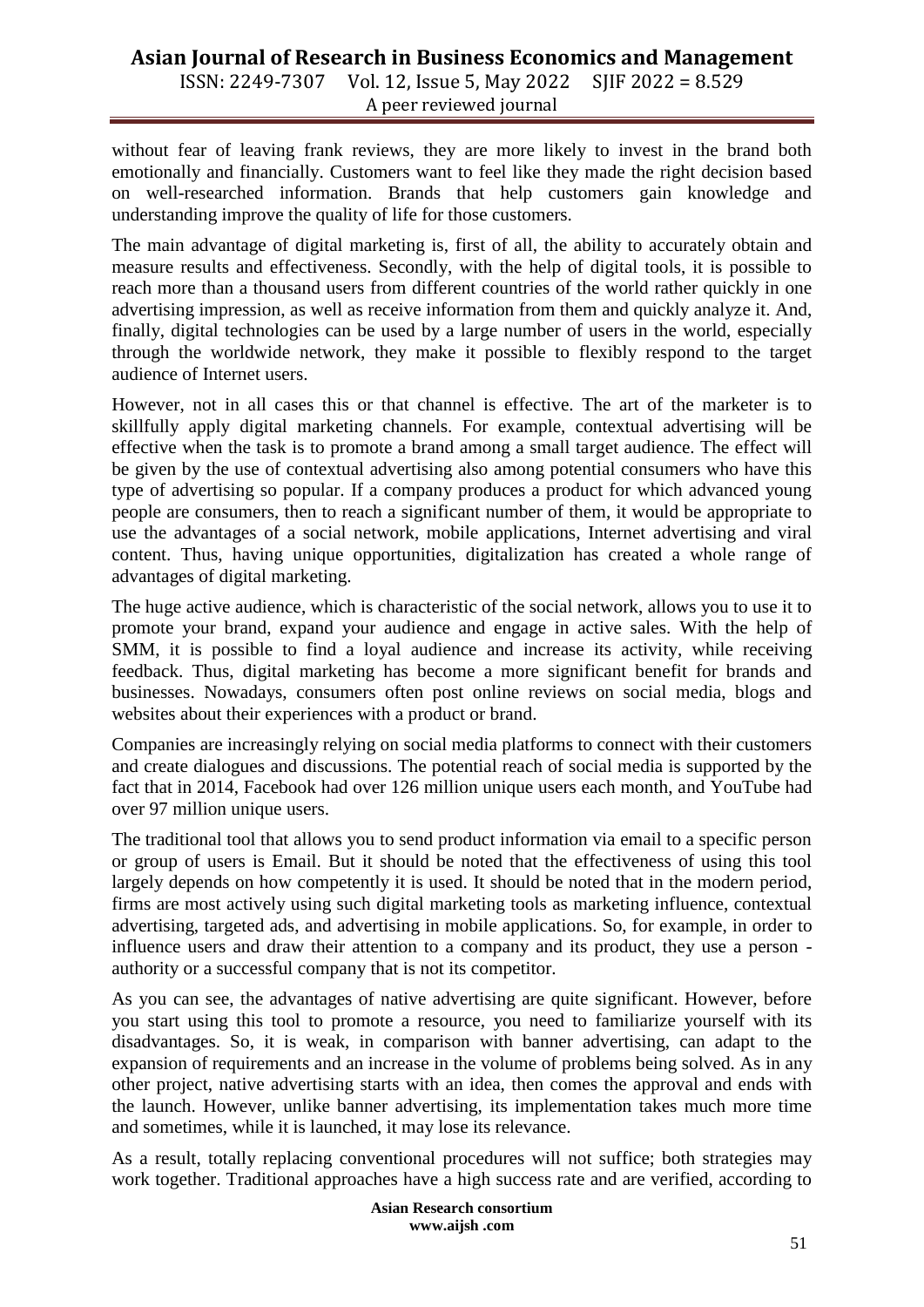# **Asian Journal of Research in Business Economics and Management**

ISSN: 2249-7307 Vol. 12, Issue 5, May 2022 SJIF 2022 = 8.529 A peer reviewed journal

previous studies. Customers who have access to the internet are the only ones who can benefit from digital marketing. Customers are reached by conventional marketing through newspapers, television, and radio in traditional marketing, while in digital marketing customers must seek out to the business or service. The use of the internet isgrowing every day, which is advancing digital marketing tactics. As a result, vehicle firms may now focus on digital marketing in a healthy and profitable way.

#### **REFERENCES:**

- **1.** Butaboyev, M., Urinov, A., Mulaydinov, F., &Tojimatov, I. Digital economy.
- **2.** Горовик, А. А., Мулайдинов, Ф. М., & Лазарева, М. В. (2018). Дистанционное образование как необходимое средство обучения в условиях современной экономики узбекистана. In *Цифровойрегион: опыт, компетенции, проекты* (pp. 122-125).
- **3.** Kokand, F. M., Kokand, R. T., & Kokand, D. M. (2020). Trends in solving problems in the development of an innovative economy. *Journal of Advanced Research in Dynamical and Control Systems*, *12*(6), 1205-1209.
- **4.** Мулайдинов, Ф. М. (2021). КИЧИК БИЗНЕС ВА ТАДБИРКОРЛИКДА КРАУДФАНДИНГ ИМКОНИЯТЛАРИ. *Academic research in educational sciences*, *2*(Special Issue 4), 23-32.
- **5.** TURSUN, S., TUYCHIEVICH, B. M., & MUROTOVICH, M. F. (2020). Effects of the Global Crisis on the Economy of Uzbekistan During the CoronovirusPandemidia and Measures to Ease IT. *JournalNX*, *6*(05), 277-280.
- **6.** Mulaydinov, F. M. (2021). CROWDFUND OPPORTUNITIES IN SMALL BUSINESS AND ENTREPRENEURSHIP. *Academic research in educational sciences*, *2*, 23-32.
- **7.** Mulaydinov, F., &Nishonqulov, S. (2021). The role of information technologies in the development of the digital economy. *The role of information technologies in the development of the digital economy*.
- **8.** Farkhod, M., Azadkhon, K., Gulkhon, M., &Oybek, A. (2020). Advantages of the transition to a digital economy in the innovative development of Uzbekistan. *Journal of Advanced Research in Dynamical and Control Systems*, *12*(6), 1226-1232.
- **9.** Mulaydinov, F., &Nishongulov, S. (2021). Raqamliiqtisodiyotnirivojlantirishdaaxborottexnologiyalariningorni-The role of information technologies in the development of the digital economy.
- **10.** Mulaydinov, F. M. (2019). Econometric Modelling of the Innovation Process in Uzbekistan. *Форуммолодыхученых*, (3), 35-43.
- **11.** Farkhod, M. (2020). Econometric Modelling of the Innovation Process in Uzbekistan. *International Journal of Psychosocial Rehabilitation*, *24*(02).
- **12.** Mulaydinov, F. (2021). Digital Economy Is A Guarantee Of Government And Society Development. *Ilkogretim Online*, *20*(3), 1474-1479.
- **13.** Farxodjonogli, N. S., &Odilogli, R. B. (2021). Raqamliiqtisodiyotalmashinuviningresurslarsarfigasakkiztatasiri. *Бошқарувваэтикақоид аларионлайнилмийжурнали*, *1*(1), 53-56.